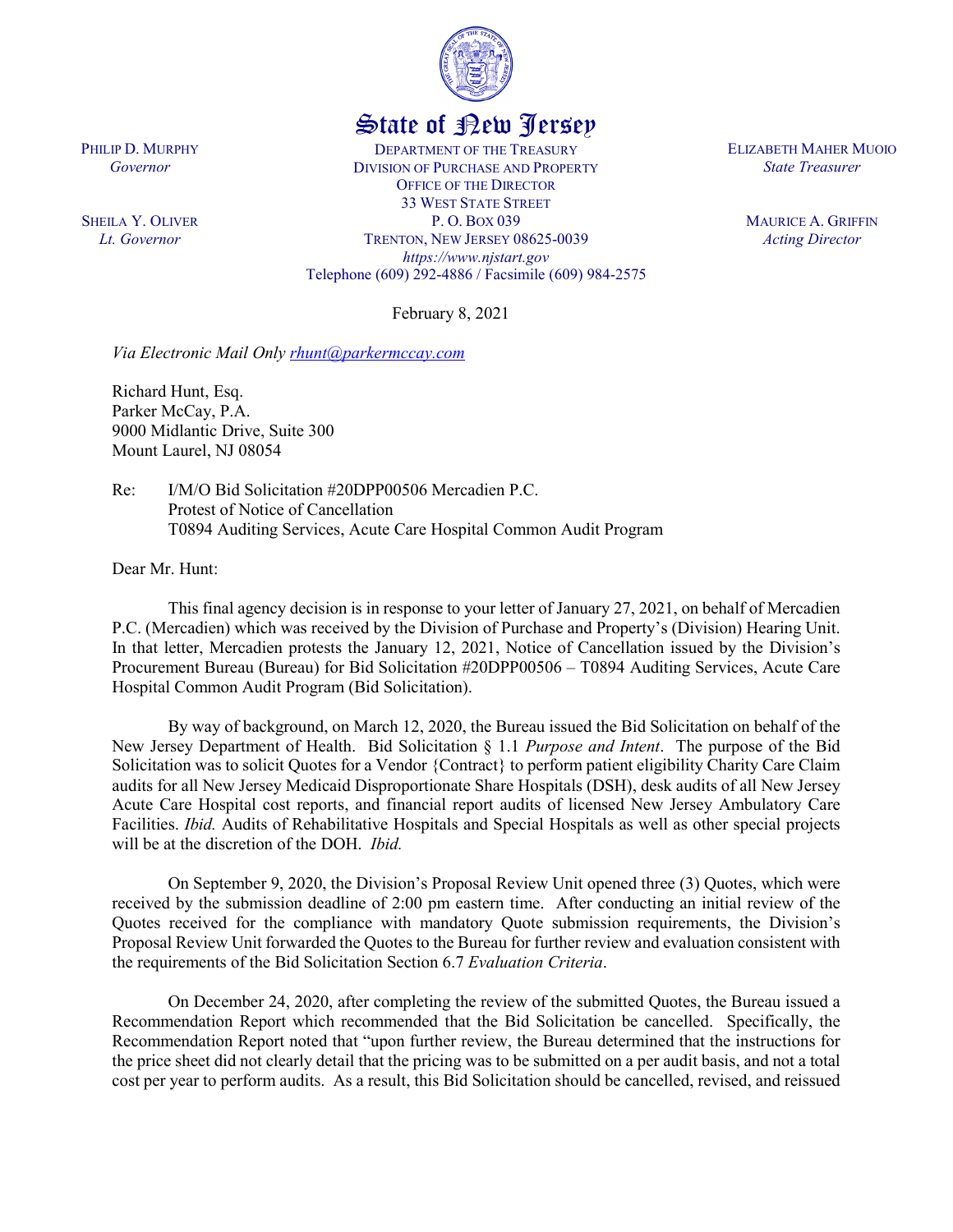with more clearly detailed instructions in Bid Solicitation Section 4.4.5.2 to complete the price sheet on a per-audit basis." Recommendation Report, p. 2.

On January 12, 2021, the Notice of Cancellation was issued advising all Vendors {Bidders} that it was the State's intent to cancel the Bid Solicitation and re-procure the service sought, consistent with the Bureau's Recommendation Report.

On January 27, 2021, Mercadien sent a protest letter to the Division challenging the Bureau's decision to cancel the Bid Solicitation. In the protest, Mercadien claims that the "Bid Solicitation included clear instructions to provide a "per task/deliverable" price for each of the four types of "deliverable products and audit schedules" identified in the Scope of Work. The relevant terms were defined in the Bid Solicitation." Mercadien continues stating that Bid Solicitation Section 3.4 *Deliverable Product and Audit Schedules*, requires that the awarded Vendor {Contractor} provide four different types of audits, each audit being a discrete unit of work comprised of many components. Mercadien protest p. 2. Moreover, Mercadien alleges that the current contract pricing is on a per audit basis; and therefore, Vendors {Bidders} should have known that Quote pricing was to be submitted based on a per audit basis. Therefore, Mercadien believes that it should be awarded the Blanket P.O.

In consideration of Mercadien's protest, I have reviewed the record of this procurement, including the Bid Solicitation, the Quotes received and Mercadien's protest, the relevant statutes, regulations, and case law. This review of the record has provided me with the information necessary to determine the facts of this matter and to render an informed Final Agency Decision on the merits of the protest. I set forth herein the Division's Final Agency Decision.

The New Jersey Courts have long recognized that the purpose of the public bidding process is to "secure for the public the benefits of unfettered competition." *Meadowbrook Carting Co. v. Borough of Island Heights*, 138 N.J. 307, 313 (1994). To that end, the "public bidding statutes exist for the benefit of the taxpayers, not bidders, and should be construed with sole reference to the public good." *Borough of Princeton v. Board of Chosen Freeholders*, 169 N.J. 135, 159-60 (1997). The objective of New Jersey's statutory procurement scheme is "to guard against favoritism, improvidence, extravagance and corruption; their aim is to secure for the public the benefits of unfettered competition." *Barrick v. State of New Jersey*, 218 N.J. 247, 258 (2014) (citing *Keyes Martin & Co. v. Dir. of Div. of Purchase and Prop*., 99 N.J. 244, 256 (1985)). Consistent with this purpose, the New Jersey procurement law provides that "any or all bids may be rejected when the State Treasurer or the Director of the Division of Purchase and Property determines that it is in the public interest so to do." N.J.S.A. 52:34-12(a).

The Division's administrative regulations that govern the advertised procurement process establish certain requirements that must be met in order for a Quote to be accepted. Those regulations provide in relevant part that:

> (a) In order to be eligible for consideration for award of contract, the bidder's proposal  $\frac{\text{shall}}{\text{1}}$  $\frac{\text{shall}}{\text{1}}$  $\frac{\text{shall}}{\text{1}}$  conform to the following requirements or be subject to designation as a non-responsive proposal for noncompliance:

6. Include all RFP-required pricing information.

[*N.J.A.C.* 17:12-2.2(a), emphasis added.]

. . .

<span id="page-1-0"></span>l <sup>1</sup> "Shall – Denotes that which is a mandatory requirement." Bid Solicitation § 2.2 *General Definitions*.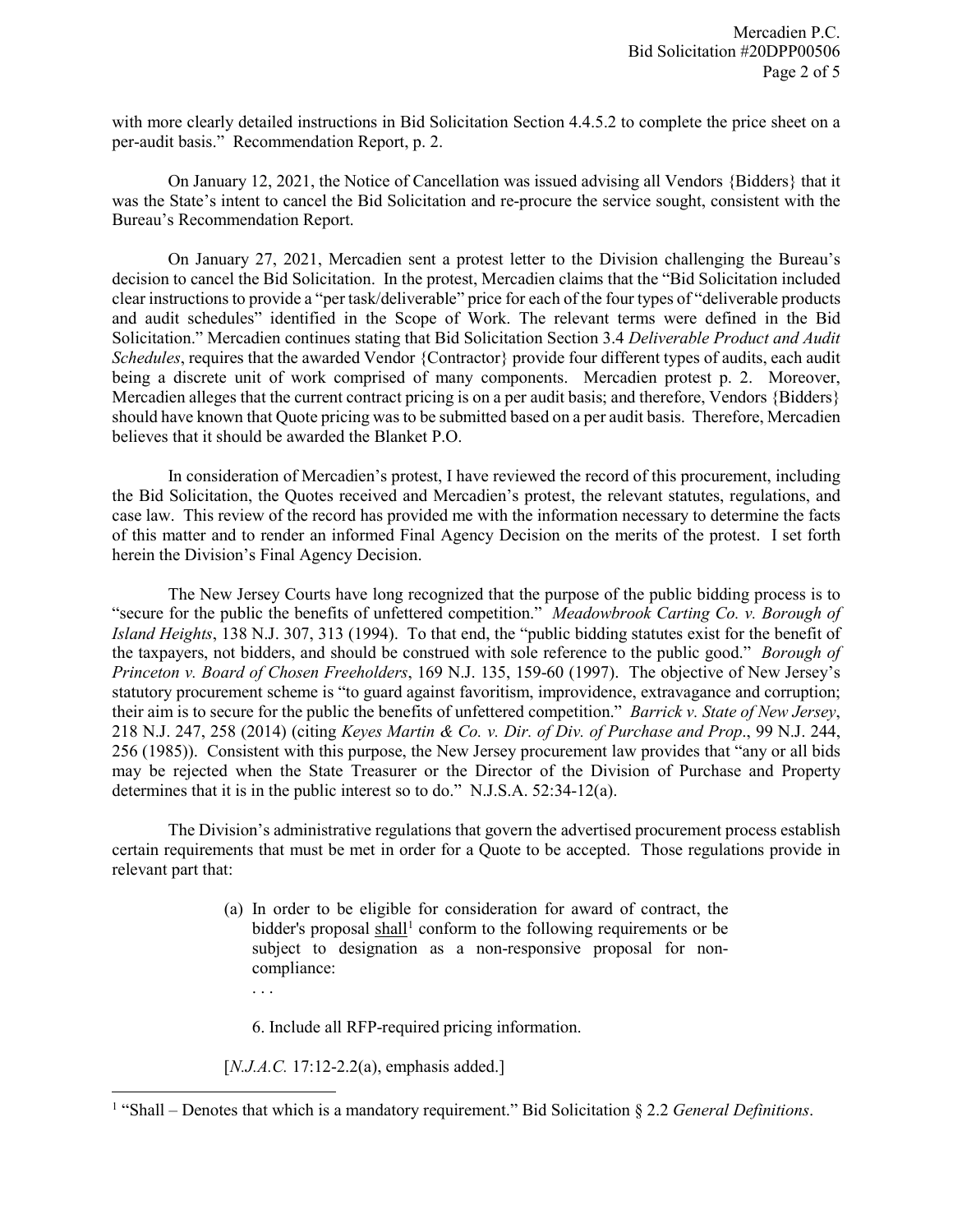Among those attachments required to be submitted with the Quote is the State-Supplied Price Sheet discussed in Bid Solicitation Section 4.4.5 *State-Supplied Price Sheet*. To assist Vendors {Bidders} in completing the State-Supplied Price Sheet, the Bid Solicitation advised in part:

> The Vendor {Bidder} must submit its pricing using the format set forth in the State-supplied price sheet/schedule(s) accompanying this Bid Solicitation. Failure to submit all information required will result in the Quote being considered non-responsive. Each Vendor {Bidder} is required to hold its prices firm through issuance of Blanket P.O.

- A. Vendors {Bidders} must submit a Firm Fixed Price for price lines 1 through 4 as detailed on the accompanying State-Supplied Price Sheet. Price lines 1 through 4 shall comprise the Total Audit Cost for Blanket P.O. years one (1) through (3);
- B. Vendors {Bidders} must complete Price Lines 5 through 6, which include Special Projects and Expert Testimony and Litigation Support. These prices lines will be reviewed for cost reasonableness; and

Vendors {Bidders} shall include pricing without assumptions, exceptions, or caveats or the Quote may be deemed non-responsive.

[Bid Solicitation § 4.4.5.2 *State-Supplied Price Sheet Instructions*.]

Further, Bid Solicitation Section 6.7.2 *Vendor's {Bidder's} State-Supplied Price Sheet* advised that the Bureau would "utilize a weighted consumption/market basket model to evaluate pricing. The pricing model will be date-stamped and entered into the record before Quote opening." In order to evaluate the pricing details submitted by the Vendors {Bidders}, as required by Bid Solicitation Section 6.7.2 and N.J.A.C. 17:12-2.7(b), prior to the Quote opening date, the Bureau time and date-stamped the evaluation criteria.

In reviewing the Quotes submitted, it was clear that there was a variation in the way that the Vendors {Bidders} submitted the Quote pricing. Based upon the historical usage of the current contract, it was apparent that two of the Vendors {Bidders} submitted Quote pricing for an annual cost to perform the required audits, while the third Vendor {Bidder} submitted pricing based upon a per audit cost. The Procurement Bureau was unable to compare the pricing submitted using its pre-defined consumption model as doing so created skewed pricing likely not representative of the pricing the using agency would be charged for the services to be provided and placing the Vendors {Bidders} in an flawed position relative to one another.

The large variation in the Quote pricing submitted requires a close review of the State-Supplied Price sheet and language of the Bid Solicitation. As shown in the screen shot below, the State-Supplied Price Sheet listed the various tasks / deliverables sought, specifically the 4 different types of audits.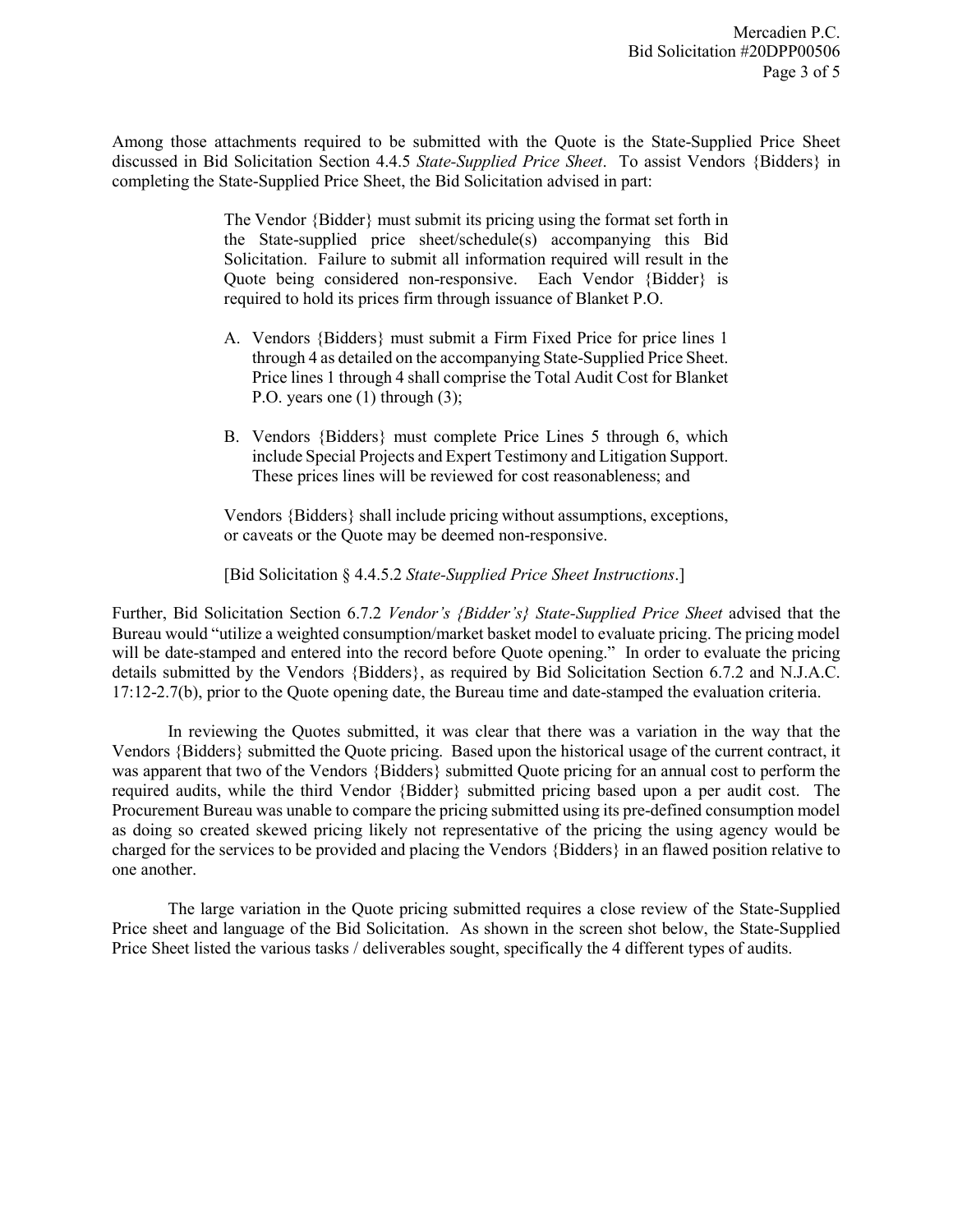| 20DPP00506<br>T0894 - Auditing Services, Acute Care Hospital Common Audit Program |                                                                                                           |      |                                                                   |                                                                 |                                                                |
|-----------------------------------------------------------------------------------|-----------------------------------------------------------------------------------------------------------|------|-------------------------------------------------------------------|-----------------------------------------------------------------|----------------------------------------------------------------|
| Vendor:                                                                           |                                                                                                           |      |                                                                   | Date:                                                           |                                                                |
| <b>Price Schedule</b>                                                             |                                                                                                           |      |                                                                   |                                                                 |                                                                |
| <b>Items</b>                                                                      | <b>Task/Deliverable</b>                                                                                   | Unit | <b>Blanket PO</b><br>Year One $(1)$<br><b>Firm Fixed</b><br>Price | <b>Blanket PO</b><br>Year Two (2)<br><b>Firm Fixed</b><br>Price | <b>Blanket PO</b><br>Year Three (3)<br><b>Firm Fixed Price</b> |
| $\mathbf{1}$                                                                      | <b>Charity Care</b>                                                                                       | Each |                                                                   |                                                                 |                                                                |
| $\mathbf{2}$                                                                      | NJ Acute Care Hospital Cost Report Desk Audits                                                            | Each |                                                                   |                                                                 |                                                                |
| 3                                                                                 | <b>Ambulatory Care Facility Financial Reports Audits</b>                                                  | Each |                                                                   |                                                                 |                                                                |
| 4                                                                                 | <b>Rehabilitative and Special Hospital Audits (Bid Solictation</b><br><b>Section 3.3.4)</b>               | Each |                                                                   |                                                                 |                                                                |
| TOTAL AUDIT COST FOR BLANKET PO YEARS ONE (1) THROUGH THREE (3)                   |                                                                                                           |      |                                                                   |                                                                 |                                                                |
| 5                                                                                 | Special Projects (RFP Section 3.3.4) All Inclusive Hourly<br>Rate                                         | Hour |                                                                   |                                                                 |                                                                |
| 6                                                                                 | <b>Expert Testimony and Litigation Support (Bid Solictation</b><br>Section 3.6) All Inclusive Hourly Rate | Hour |                                                                   |                                                                 |                                                                |
|                                                                                   |                                                                                                           |      |                                                                   |                                                                 |                                                                |

Three of the four audit types listed included the plural "Audits" rather than the singular "Audit". While the Unit was listed as "Each", the pricing columns required a firm fixed priced for each year. In fact, the price sheet instructions noted that "Price lines 1 through 4 shall comprise the Total Audit Cost for Blanket P.O. years one  $(1)$  through  $(3)$ ".

While Mercadien interpreted the price sheet and the instructions as requiring that pricing be submitted on a per audit basis, the remaining two Vendors {Bidders} interpreted price sheet and the instructions as requiring that pricing be submitted as an annual rate for all audits required. Both interpretations are plausible creating an ambiguity in the Bid Solicitation. Because of this ambiguity the Bureau determined that the best and fairest course for the taxpayers and bidding community was to cancel the Bid Solicitation. This decision is in line with the Division's primary goal of ensuring that the public bidding process allows for unfettered competition. *Meadowbrook, supra,* 138 N.J. at 313. Here, the Bureau recommended, and I concurred, that it was in the public interest to cancel the Bid Solicitation. This decision was based on both cogent and compelling reasons and I find no evidence of fraud, collusion, bath faith or favoritism.

Based upon the foregoing, I find no reason to disturb the Bureau's recommendation that the subject Bid Solicitation be cancelled. Accordingly, I sustain the January 12, 2020 Notice of Cancellation. This is my final agency decision.

Thank you for your company's interest in doing business with the State of New Jersey. I encourage you to log into *NJSTART* to select any and all commodity codes for procurements you may be interested in submitting a Quote for so that you may receive notification of future bidding opportunities. Please monitor the Division's *NJSTART* website for future bidding opportunities for these services.

Sincerely,

MA Griffin Maurice A. Griffin

Acting Director

MAG: RUD